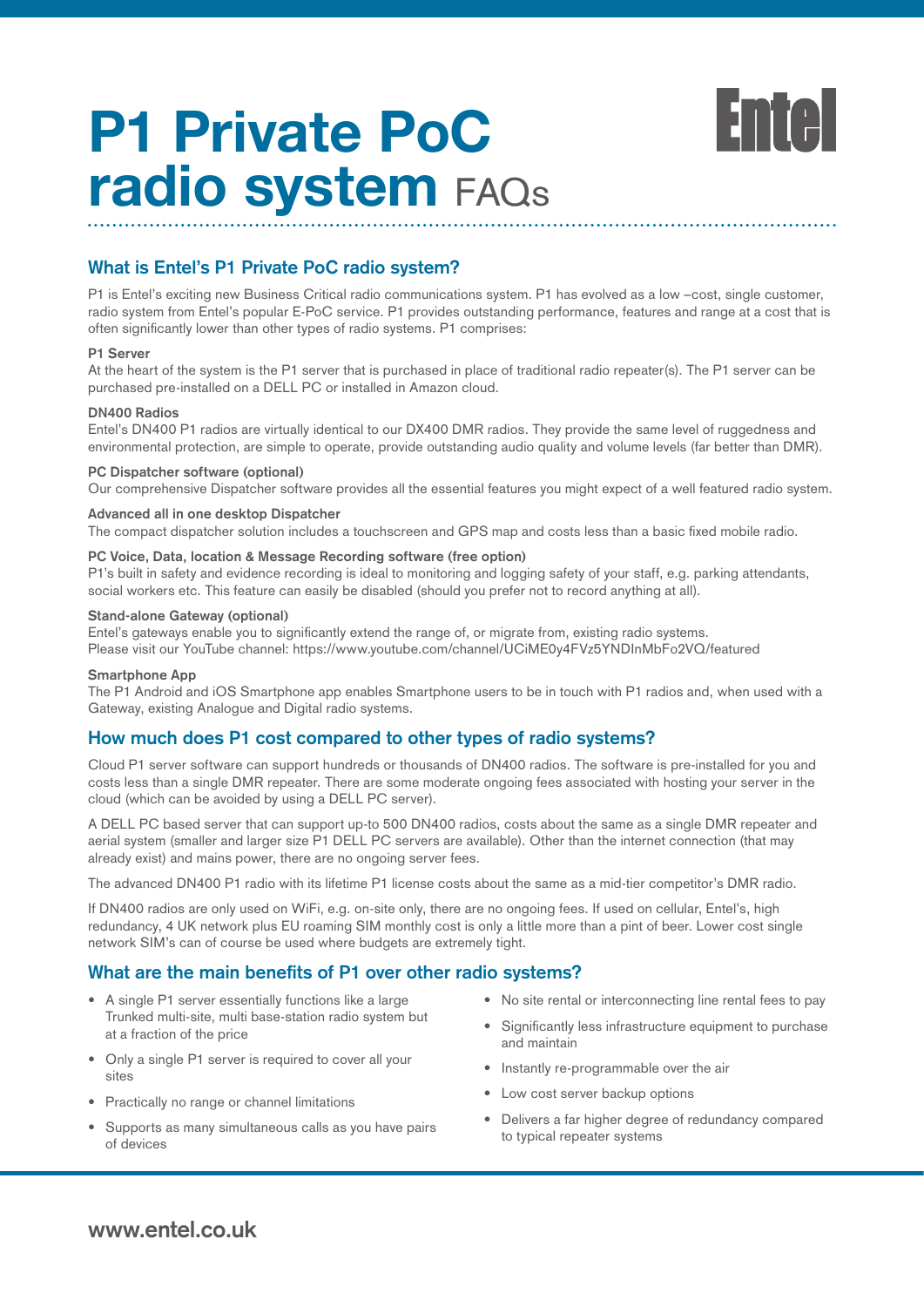# **How easy is it to install a P1 radio system?**

- Entel has a full server installation guide however we carry out almost all of the installation work for you at no additional cost.
- For a Cloud server you order the correct type and size cloud server from Amazon then Entel will install and pre-configure the server software for you. You only have to program to your customers specific needs e.g. Group aliases, Emergency settings, GPS on or off etc.
- For a DELL server, the server is delivered to you pre-configured as per the cloud server above. In addition to programming you will need to plug the server into the mains and its internet connection, far quicker and easier than installing a repeater and aerial system!

# **What type of organisations will benefit from using Entel's P1 system?**

- Anyone requiring national coverage e.g.
- Highways maintenance / patrols
- **Couriers**
- Transportation etc.
- Anyone requiring extremely cost effective wide-area two-way radio coverage, e.g.
	- Utilities
	- Local authorities
	- Education, University campuses / student accommodation etc.
- For hire applications where you need to deploy a widearea radio system at short notice, e.g.
	- highways maintenance
	- Cycle race
	- Car rally
	- Marathon, etc.
- Anyone needing on-site coverage where the cost of deploying a VHF or UHF radio system would be cost prohibitive. For example sites where WiFi already exists, e.g.
	- Mines / Tunnels
	- Hotel Chains
	- Factories
	- Museums
	- Cruise Ships etc.
- Anyone who wants to expand the range and capabilities of their existing radio system by adding P1.
- Anyone requiring two-way radios that can always make a call, i.e. not limited by the number of channels available
- City users where, due to the built-up area, there is limited VHF / UHF range and very high channel congestion / interference

# **How robust is P1 compared to Analogue or Digital radio systems?**

- A simplex (back to back) radio system without a repeater is extremely robust as it does not require any infrastructure. Unless there are problems with interference, range or the number of simultaneous calls P1 is not best suited for these types of applications. However these systems can be easily integrated into a wide area P1 system to provide improved efficiency and connectivity.
- A single repeater system will stop working if the repeater / aerial system becomes faulty and, if not battery backed, also when mains supply fails. P1 can be configured in a similar way but at a lower cost and with far more capability. However if a single point of failure is unacceptable, P1 can be cost effectively configured with backup server(s).
- A multiple repeater / multi-site system is more robust than a single repeater but is many times more expensive compared to a fully redundant P1 system.
- DN400 radios with Entel SIM's roam all 4 UK cellular networks (plus Europe) providing access to thousands of base stations ensuring a very high degree of redundancy.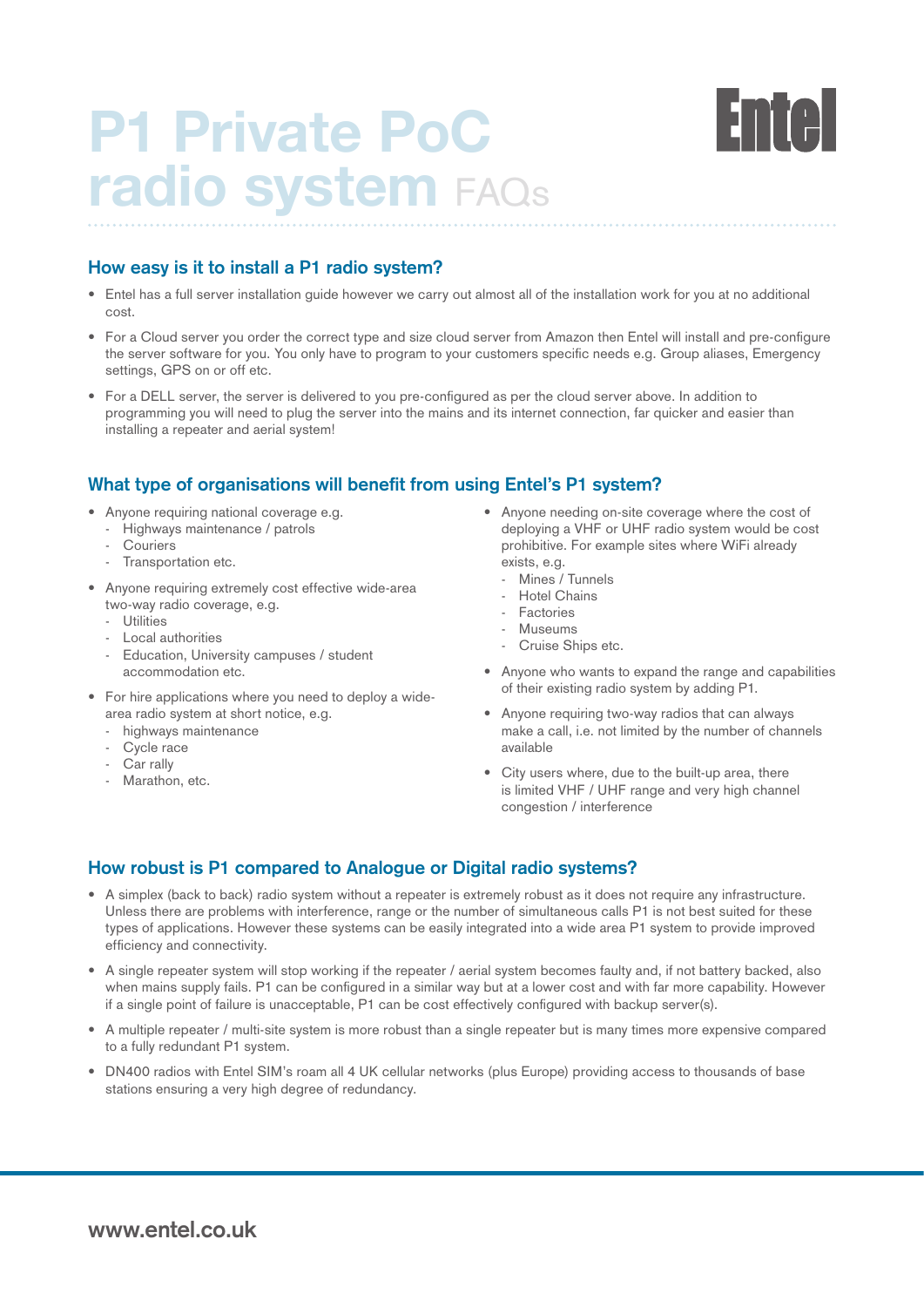

# **What features does a P1 system have?**

### **Voice**

- Group and individual calling
- Broadcast / All call\*
- Priority call (call interrupt)
- Talk Group monitor (listen to two or more groups at a time)
- Dynamic group calls
- Contact book
- Voice recording
- Remote microphone live

### **Messaging & Data**

- Send / receive text messages to / from a terminal\*
- Send text messages to some / group / all terminals\*
- GPS location data
- Data recording

#### **Emergency**

- Emergency / Lone-Worker / Man-Down with highest call priority & transmit interrupt
- Emergency call GPS location
- Remote mic live

### **General**

- Communication with existing radio systems (requires Radio Gateway)
- Remote configuration and programming over the air / IP
- Presence check (see who is on-line)

\* Feature in development as of Mar 2021, please check availability with Entel